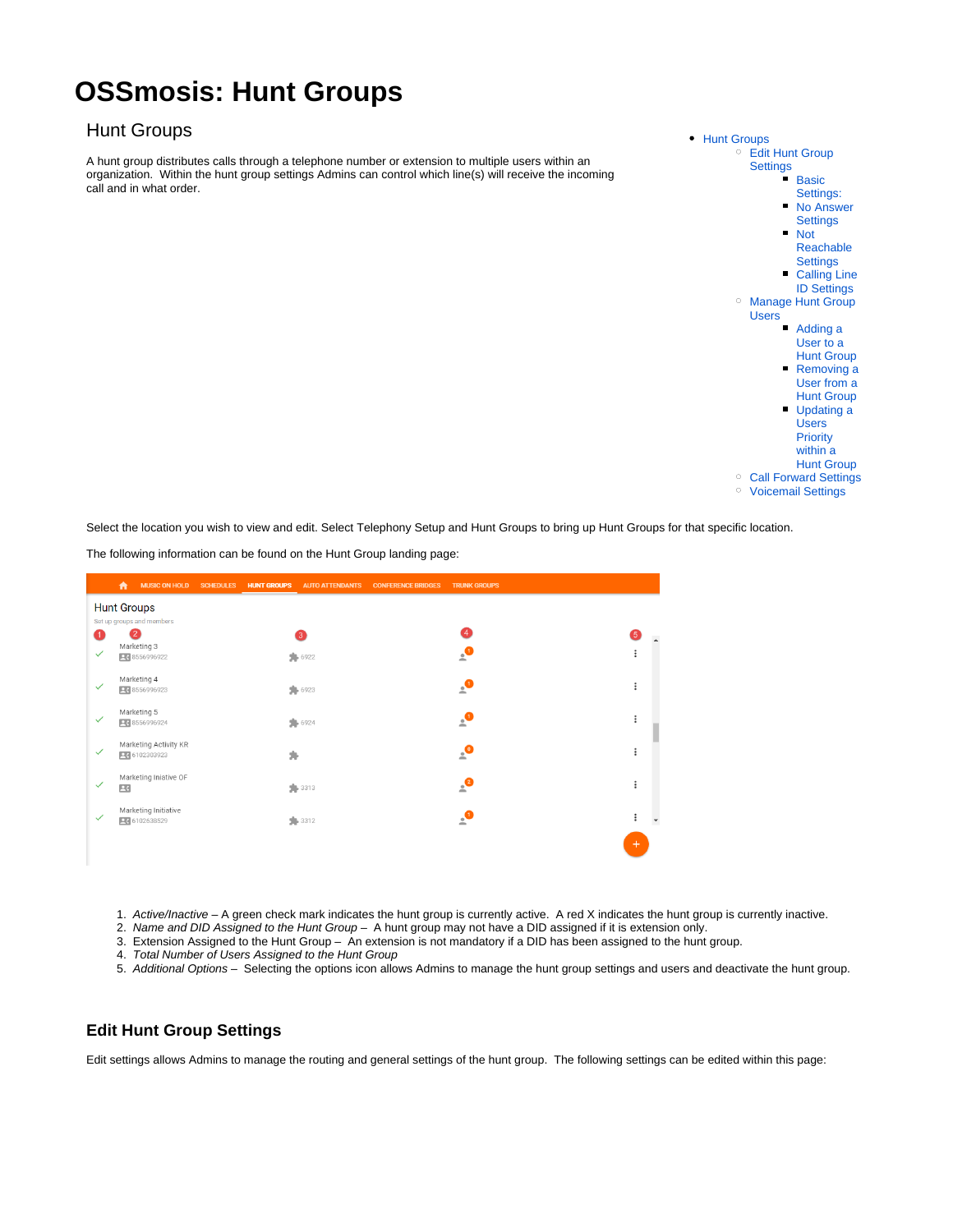| <b>Edit Hunt Group</b>         |                                     |                                                   |                                                                              |                          |
|--------------------------------|-------------------------------------|---------------------------------------------------|------------------------------------------------------------------------------|--------------------------|
| Edit Hunt Group 7992           |                                     |                                                   |                                                                              |                          |
| Name                           |                                     | Hunt Group ID                                     | <b>Group Policy</b>                                                          |                          |
| 7992                           | 4/30                                | hg-0001005437-39<br>16/80                         | Regular                                                                      | $\overline{\phantom{a}}$ |
| Department<br>None             | $\overline{\phantom{a}}$ =          | Time Zone<br>(GMT-04:00) (US) Eastern Time $\sim$ | <b>Phone Number</b><br>Extension<br>7992<br>None<br>$\overline{\phantom{a}}$ | $\overline{\phantom{a}}$ |
| First Name (Calling Line ID)   |                                     | Last Name (Calling Line ID)                       | Language                                                                     |                          |
| 7992                           |                                     | 7992                                              | English                                                                      | $\overline{\phantom{a}}$ |
|                                | 4/30                                | 4/30                                              |                                                                              |                          |
| Alternate Numbers              | 罒                                   |                                                   |                                                                              |                          |
| M Allow Call Waiting on agents |                                     | Enable Group Busy                                 |                                                                              |                          |
|                                | Allow members to control Group Busy | П<br>Agent                                        | Apply Group Busy When Terminating Call to                                    |                          |

#### <span id="page-1-0"></span>**Basic Settings:**

- 1. Hunt Group Name
- 2. Group Policy the group policy establishes how calls will be routed to the users assigned to the hunt group. Admins can choose from the follow Group Policies:
	- a. Circular Calls are distributed to hunt group users in a round robin fashion, starting with the user where the last hunt ended.
	- b. Regular Calls are distributed to users in specific order, always starting with the same user.
	- c. Uniform Calls are evenly distributed to users within the hunt group starting with the most idle user.
	- d. Simultaneous Calls are distributed to all users within the hunt group at the same time
		- e. Weighted Calls are randomly distributed to users according to a configurable weight.
- 3. Department Determine if the hunt group will apply to a specific department within the company. A Department is not a mandatory setting when creating a hunt group.
- 4. Time Zone
- 5. Phone Number/Extension The phone number and/or extension that has been applied to the hunt group
- 6. First and Last Name Calling Line ID The calling line ID is what will be presented to the users when receiving a call from the hunt group.
- 7. Language
- 8. Apply Alternate Numbers Allows customers to dial alternate numbers and still reach the hunt group
- 9. Allow Call Waiting to Agents Allow users to receive more than one hunt group call at a time
- 10. Allow Member to control Group Busy
- 11. Enable/Disable Group Busy -When the policy is enabled, any incoming call to the hunt group triggers a busy treatment.
	- a. Apply Group Busy When Terminating Call to Agent calls made through a directory hunting number are not affected by Hunt Group Call Busy if enabled

#### <span id="page-1-1"></span>**No Answer Settings**

| No Answer Settings              |               |  |
|---------------------------------|---------------|--|
| $\vee$ Skip to next agent after |               |  |
| Rings<br>3                      |               |  |
| Forward call after waiting      | seconds<br>60 |  |
| Calls Forward to<br>*558001     |               |  |

- 1. Skip next agent after (x) rings When applied, if the user does not pick up after the designated number of rings it will skip to the next user.
- 2. Forward Calls after waiting (x) seconds/Forward To If a call is not answered within the designated time, the call will be forwarded to the DID, extension or voicemail entered. A voicemail is designated by putting \*55 before the extension – example: \*558001

#### <span id="page-1-2"></span>**Not Reachable Settings**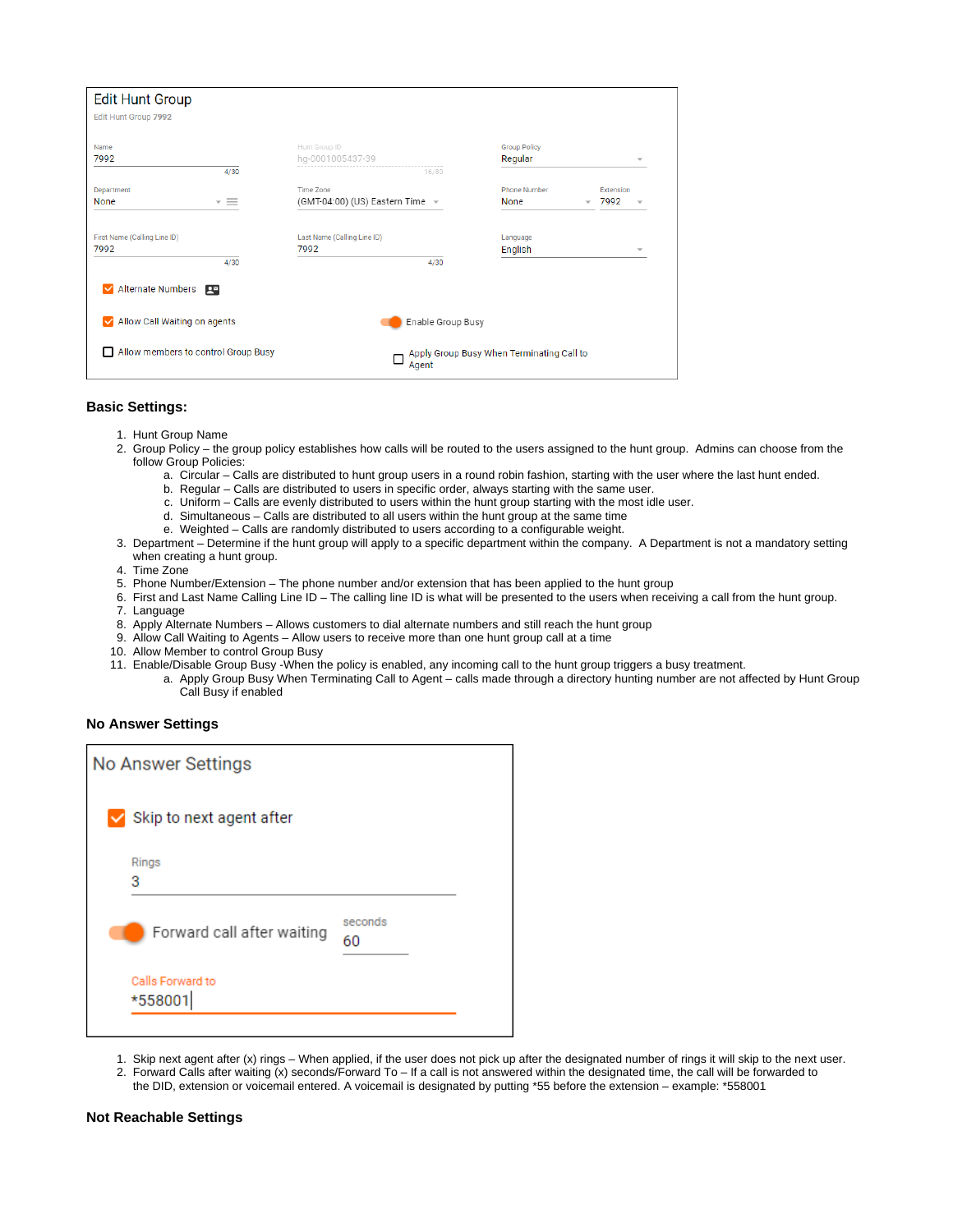

- 1. Enable/Disable Call Forwarding Not Reachable/Forward To If the Hunt Group becomes not reachable, the caller will be forwarded to the DID, extension or voicemail entered. A voicemail is designated by putting \*55 before the extension – example: \*558001
- 2. Make Hunt Group busy when all available agents are not reachable

# <span id="page-2-0"></span>**Calling Line ID Settings**

| Calling Line ID Settings                                                                                                                                                           |                             |  |  |
|------------------------------------------------------------------------------------------------------------------------------------------------------------------------------------|-----------------------------|--|--|
| Use the system default CLID configuration (currently including the Hunt Group Name in the CLID)                                                                                    |                             |  |  |
| • Use the system default CLID configuration (currently including the Hunt Group Name in the CLID)<br><b>o</b> For ex. If the NAME of the Hunt Group is set to Product Development: |                             |  |  |
| <b>Hunt Group Settings</b>                                                                                                                                                         |                             |  |  |
| Edit the settings for <b>Product Development</b> $\bullet$                                                                                                                         |                             |  |  |
| Name<br><b>Product Development</b>                                                                                                                                                 |                             |  |  |
| 19/30                                                                                                                                                                              |                             |  |  |
| • The system defaults the CLID Configuration in the following format:                                                                                                              |                             |  |  |
| First Name (Calling Line ID)                                                                                                                                                       | Last Name (Calling Line ID) |  |  |
| Product                                                                                                                                                                            | Development                 |  |  |
| 7/30                                                                                                                                                                               | 11/30                       |  |  |
|                                                                                                                                                                                    |                             |  |  |

<span id="page-2-1"></span>**Manage Hunt Group Users**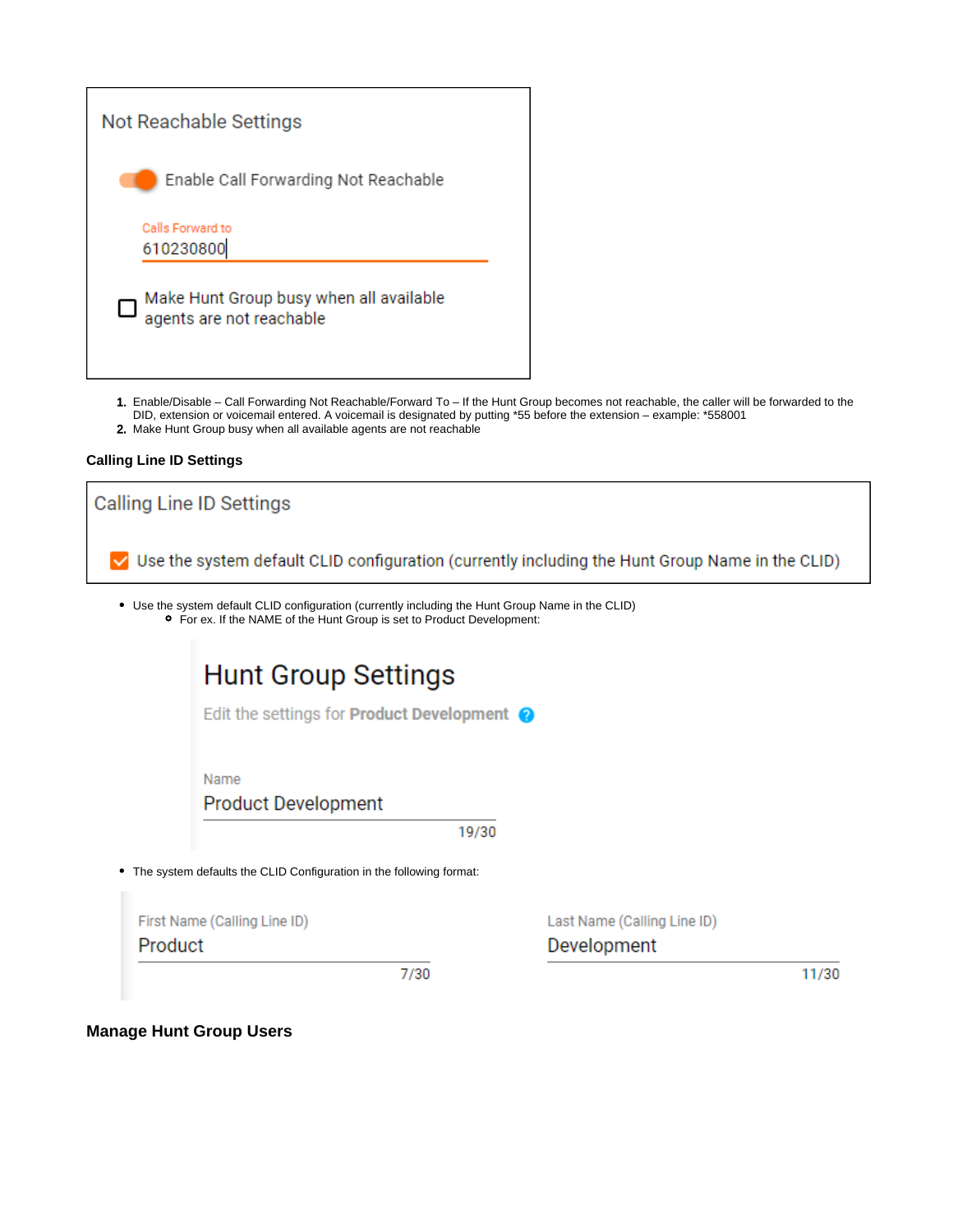1. From the Hunt Group landing page, select the Additional Options icon and Edit Users

|              | <b>OSSmosis 5   Telephony S Q Search</b>        |  |         |                                                                        |                     |                         |                      | $\circ$ |
|--------------|-------------------------------------------------|--|---------|------------------------------------------------------------------------|---------------------|-------------------------|----------------------|---------|
|              | $\bullet$                                       |  |         | MUSIC ON HOLD SCHEDULES HUNT GROUPS AUTO ATTENDANTS CONFERENCE BRIDGES | <b>TRUNK GROUPS</b> |                         |                      |         |
|              | <b>Hunt Groups</b><br>Set up groups and members |  |         |                                                                        |                     |                         |                      |         |
| $\checkmark$ | Cisco 502G<br>四                                 |  | 50 8859 |                                                                        |                     | $\mathbf{e}$            |                      |         |
|              | Cisco 504G<br>四                                 |  | 30 8858 |                                                                        |                     | $\mathbf{e}$            | Deactivate           |         |
|              | DP2 HG<br>四                                     |  | 9912    |                                                                        |                     | $\frac{1}{2}$           | Edit Settings        |         |
| $\checkmark$ | Initial Hunt<br>巴                               |  | 94.8132 |                                                                        |                     | $\epsilon$ <sup>2</sup> | Edit Users<br>Delete |         |
| $\checkmark$ | JJ Test HG<br>四                                 |  | 94.5333 |                                                                        |                     | $\epsilon$              |                      |         |
| ✓            | Test Sim Ring<br>四                              |  | \$ 9200 |                                                                        |                     | $\cdot^{\circ}$         |                      | ÷       |
|              |                                                 |  |         |                                                                        |                     |                         |                      |         |
|              |                                                 |  |         |                                                                        |                     |                         |                      |         |

# <span id="page-3-0"></span>**Adding a User to a Hunt Group**

- 1. To add a user to the hunt group select the Add Users icon
- 2. Locate and select users in the advanced search by User, Location or Department. Save.

|                                                     | Easily find users in your enterprise to add                                                                                                                                                                                                  |                       |
|-----------------------------------------------------|----------------------------------------------------------------------------------------------------------------------------------------------------------------------------------------------------------------------------------------------|-----------------------|
| Q<br>Search                                         | Filtering by:                                                                                                                                                                                                                                |                       |
| @ User<br>O Location<br>O Department                | Select All<br>Micholas DuPree<br>1717 Demo VVX 300<br>Christopher Caruso<br>Sachin Patel<br>Rich TestUCUser1<br>Sharmon Delwier<br>Theodore Biddy<br>Lara Hangley<br>Tony Test<br>Telemarketing VM<br>Lee Michaels<br>Kevin Lu<br>Frank Thai |                       |
|                                                     |                                                                                                                                                                                                                                              |                       |
|                                                     | CANCEL.<br>RESET                                                                                                                                                                                                                             |                       |
|                                                     | 3. The new users will be added to the Hunt Group users landing page.                                                                                                                                                                         |                       |
| <b>OSSmosis 5   Telephony S</b><br>$\leftarrow$     | Q Search                                                                                                                                                                                                                                     |                       |
| SETTINGS USERS CALL FORWARD                         |                                                                                                                                                                                                                                              |                       |
| Cisco 502G<br>Edit the users assigned to Cisco 502G |                                                                                                                                                                                                                                              |                       |
| Neill Reidy<br>$\frac{1}{2}$ +1-6102320453          | 90453                                                                                                                                                                                                                                        | Wayne (gr-0001005437) |
| Nicholas DuPree<br>₹. +1-6102300812                 | 90012                                                                                                                                                                                                                                        |                       |
| Richard Quinn-Simons<br>₹_+1-6102300830             | 50 0830                                                                                                                                                                                                                                      |                       |
| Shannon Detwiler<br>$-1 - 6102300807$               | \$0807                                                                                                                                                                                                                                       | Wayne (gr-0001005437) |

<span id="page-3-1"></span>**Removing a User from a Hunt Group**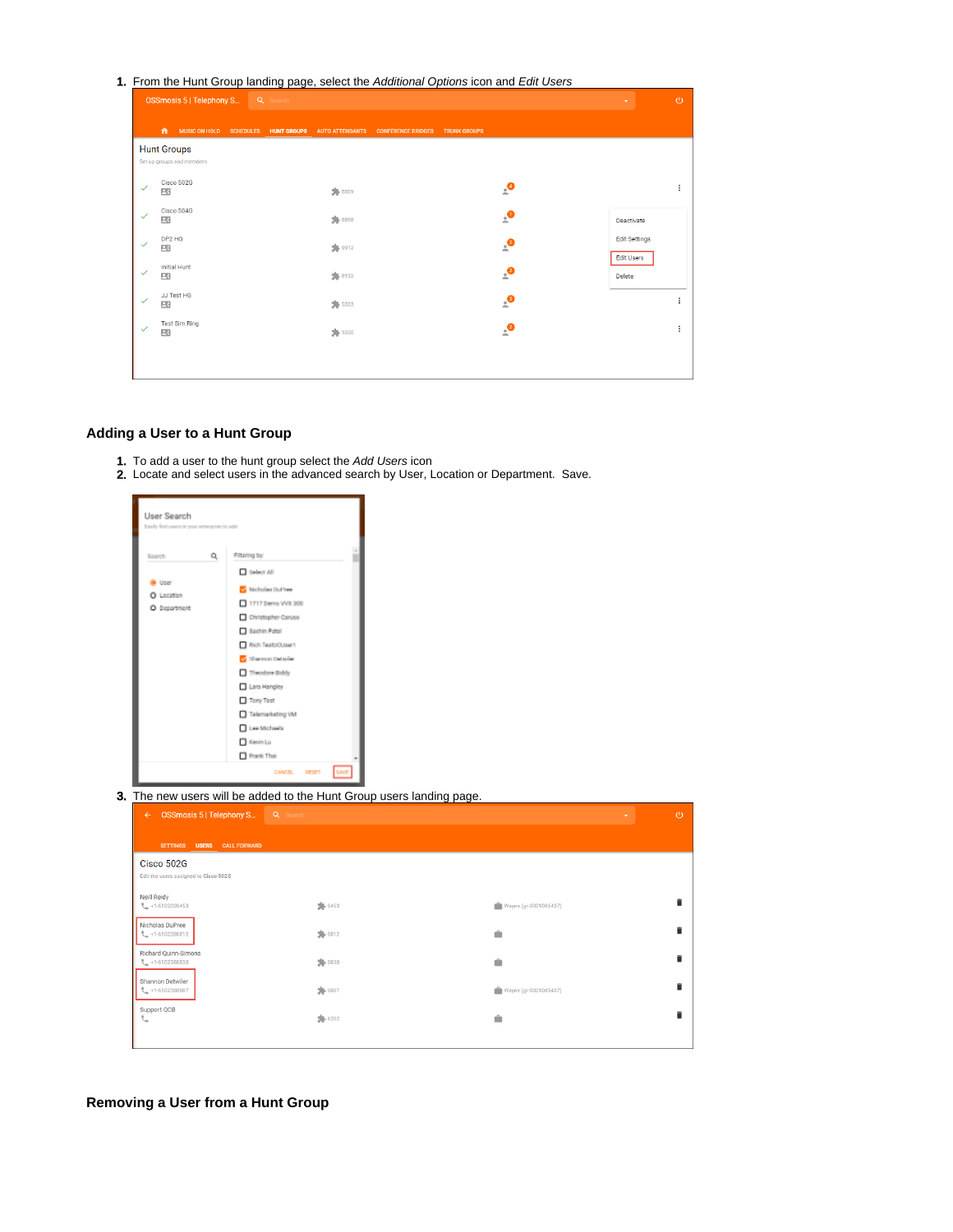

### <span id="page-4-0"></span>**Updating a Users Priority within a Hunt Group**

A users priority can be updated when the Group Policy is set to Circular or Regular.

- Circular Calls are distributed to hunt group users in a round robin fashion, starting with the user where the last hunt ended.
- Regular Calls are distributed to users in specific order, always starting with the same user.
- 1. Select a user and drag and drop them where they should fall in priority among the list of users within the hunt group

|                                      | <b>Wayne Hunt</b><br>Edit the users assigned to Wayne Hunt CIRCULAR Policy |                                                      |        |  |
|--------------------------------------|----------------------------------------------------------------------------|------------------------------------------------------|--------|--|
| $\sim -3 - \gamma$<br>$\overline{2}$ | Benjamin Rosas<br>Navor Nunez<br>Mikel Butron                              | $\frac{1}{2}$ 0300<br>$-0.000$<br>$\frac{1}{2}$ 0200 | â<br>÷ |  |
| 3                                    | Navor Nunez                                                                | $-0100$                                              | û      |  |

<span id="page-4-1"></span>

|                | <b>Wayne Hunt</b><br>Edit the users assigned to Wayne Hunt CIRCULAR Policy |                    |   |  |
|----------------|----------------------------------------------------------------------------|--------------------|---|--|
|                | Benjamin Rosas<br>◡                                                        | $\frac{1}{2}$ 0300 |   |  |
| $\overline{2}$ | Navor Nunez<br>◡                                                           | $\frac{1}{2}$ 0100 | â |  |
| 3              | Mikel Butron<br>╰                                                          | 9200               | â |  |
|                |                                                                            |                    |   |  |